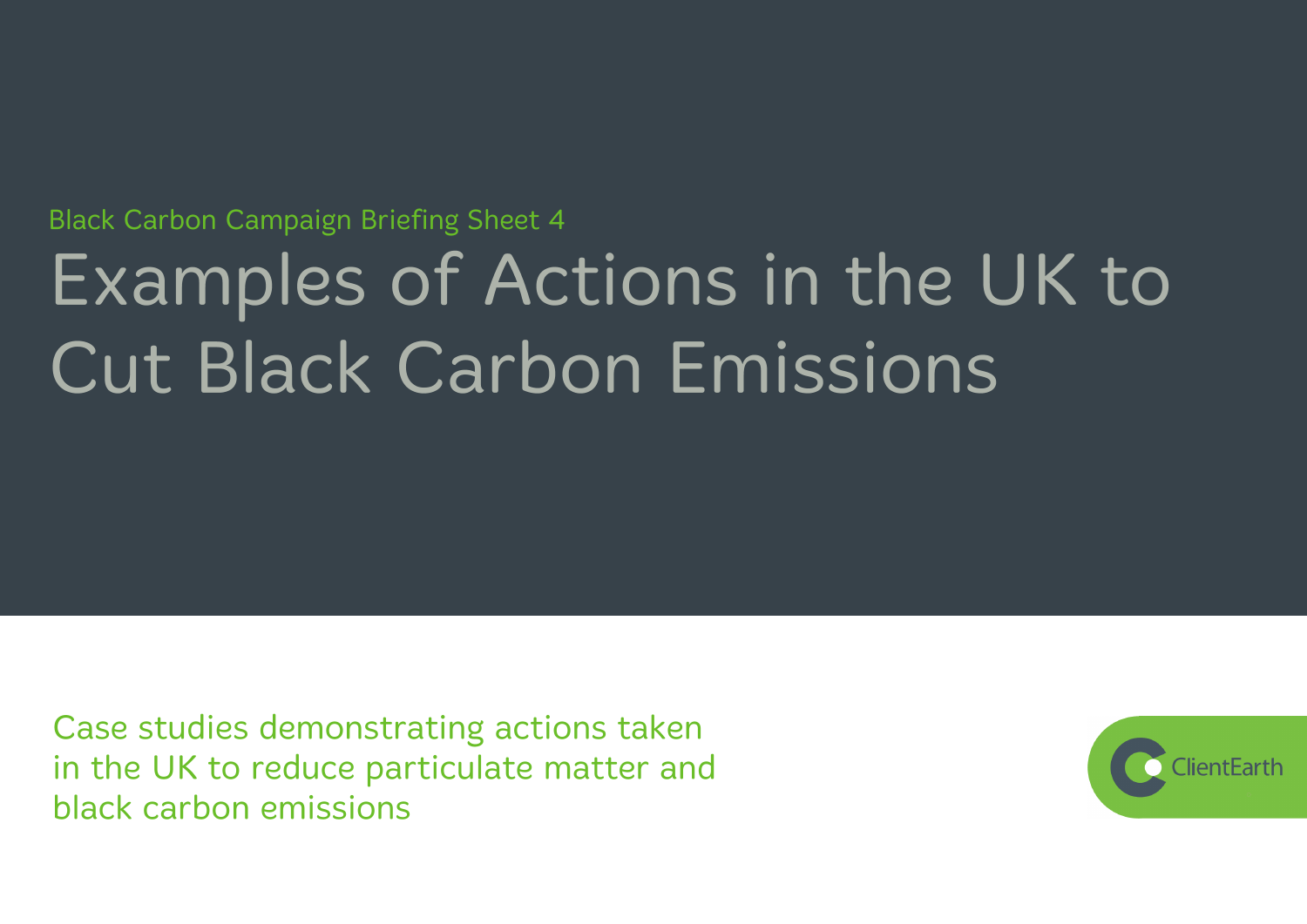Across the UK many initiatives have been put in place to reduce particulate matter emissions. These have been driven by our understanding of the health impacts of black carbon emissions. With the particulate matter still one of the biggest hazards to our health in urban areas and increasing understanding of the climate impacts of black carbon now is the time for these examples of best practice to become common practice all across the UK. Some of the best known and most effective initiatives are listed below.

#### **Low Emission Zones**

A low emission zone is an area where access is only allowed to vehicles that meet a certain emission standard. Non-compliant vehicles caught in the zone are typically receive a large fine. Criteria for low emission zones can vary, both in the pollutants they aim to reduce and the types of vehicles covered. Low emission zones are one of the most effective ways of improving air quality and reducing black carbon emissions from vehicles.

The UK's largest low emission zone covers the whole of Greater London. It applies to larger vehicles only (not cars) and sets minimum standards for particulate matter emissions. Smaller low emissions zones have also been established (or are planned) in Oxford, Reading and Norwich. On the continent low emission zones are far more common, for example they are popular in Germany (60 LEZs implemented or planned), Italy (19 LEZs) and the Netherlands (15 LEZs). In these countries national Low Emission Zone frameworks have been established, backed by national databases of compliant vehicles.

More information :

http://lowemissionzones.eu

# **Tax Incentives**

Fleet operators can be encouraged to retrofit their vehicles through tax incentives and grants. These incentives can be used in conjunction with low emission zones to provide a 'carrot and stick' approach.

In the UK operators of heavier vehicles purchased after October 2006 may be able to obtain a 'Reduced Pollution Certificate' if the vehicles(s) are retrofitted to meet a higher standard for particulate matter emissions. A testing and certification regime is in place to award certificates to eligible vehicles. Vehicles with a certificate pay a lower rate of Vehicles Excise Duty (road tax), with the exact discount varying depending on the size of the vehicle. A vehicle can also gain a Reduced Pollution Certificate if it converted to run on petrol or gas (Liquid Petroleum Gas or Compressed Natural Gas), as this also significantly reduces particulate matter emissions.

# More information:

www.businesslink.gov.uk/bdotg/action/layer?topicId=1081997744

# Voluntary Agreements With Fleet Operators

Voluntary arrangements can sometimes achieve significant emission reductions at a lower cost to mandatory schemes such as Low Emission Zones. One example of where these have been used is Oxford, where local bus operators have agreed with local authorities to improve the emission standard of buses used in the city. The local authorities have backed up this agreement by keeping open the option of a low emission zone if the voluntary arrangement fails to have the desired impact.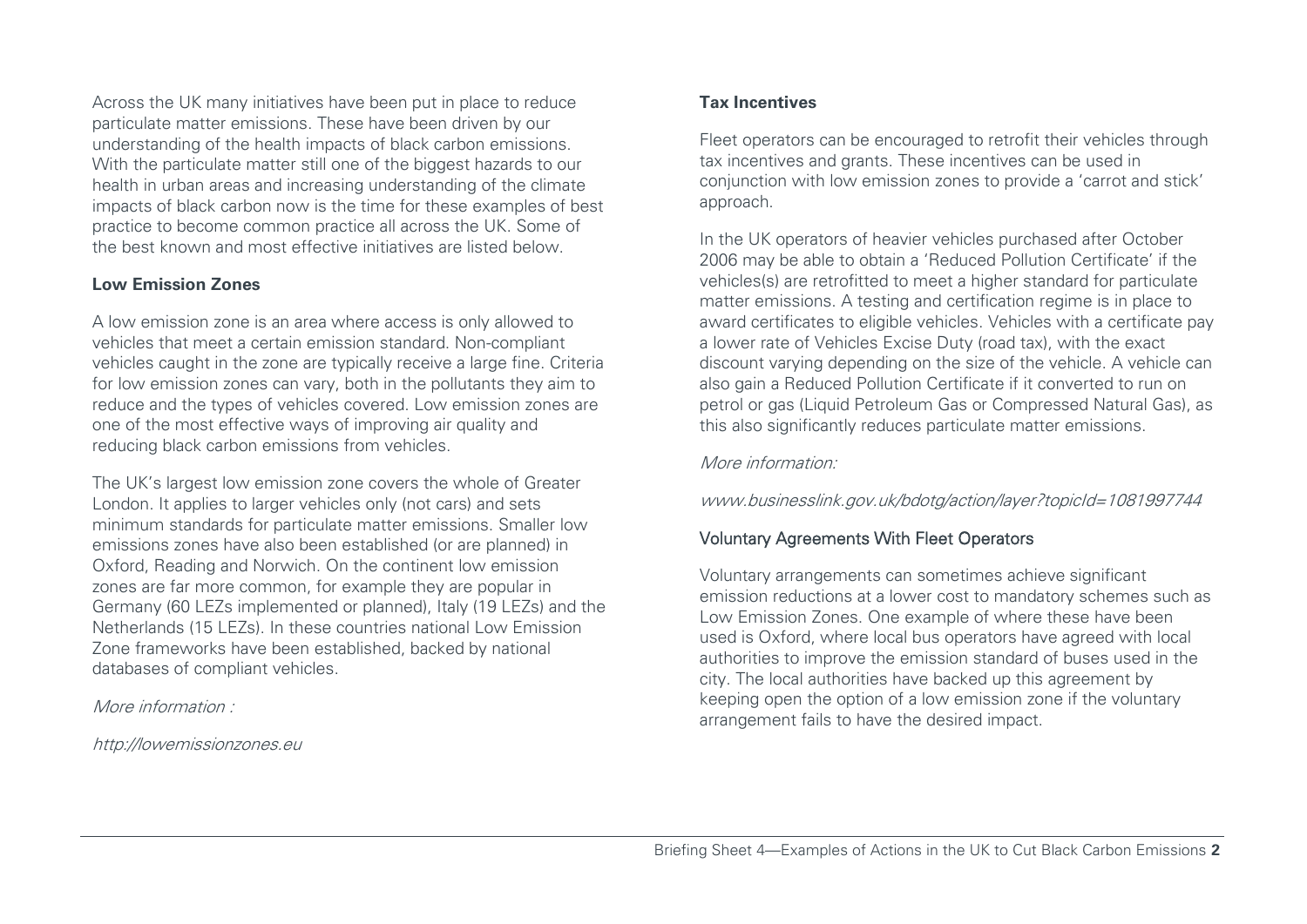In Yorkshire local authorities have set up the innovative ECO Stars fleet recognition scheme. This is a voluntary scheme for fleet operators who want to display and improve the environmental performance of their fleets. The scheme goes beyond simple retrofit, and rates the performance of fleets across six categories fleet composition, fuel management, driver skills development, vehicle specification / preventative maintenance, use of IT support systems, and performance monitoring and management. The scheme awards a one to five star rating for overall performance, and provides advice and guidance on further fleet improvement.

See:

#### www.care4air.org/ecostars

# **Low Emission Strategies**

Low Emission Strategies are an innovative use of planning conditions by local authorities to help reduce air pollution and greenhouse gas emissions from new development. Under this approach binding agreements are made with developers to reduce transport emissions arising from new development, targeting both the construction and operational phases.

Low Emission Strategies were pioneered by the London Borough of Greenwich and are now used by many local authorities all around the UK. Mitigation measures secured in Greenwich include:

- A temporary Low Emission Zone for the development and construction of the Warren development
- Emission based parking policies in the Greenwich Millennium Village
- Requirements for a new superstore to have 50% of delivery vehicles and 50% of home delivery vehicles associated with

the store meeting the Euro 5 emission standard. The superstore was also required to report to the Council on the implementation of pollution measures and targets five and ten years after opening

# More information:

www.lowemissionstrategies.org

# **Fleet Licensing**

Local authorities are the licensing body for local taxi services, and in London this power has been used to reduce emissions from one of the city's icons - black taxis. Taxis make up a large proportion of the traffic in central London and therefore have a large impact on air quality in the city centre.

Since 2008 taxi licences in London have only been issued to vehicles that meet the Euro 3 pollution standard. Older taxis that do not meet the standard need to retrofit an approved filter and catalyst, be converted to Liquid Petroleum Gas or otherwise be reengineered to meet the Euro 3 standard.

The Mayor of London is following up this action by introducing an age limit for taxis and emission standards for new vehicles entering the fleet. From 2012 a rolling 15 year age limit will be set for taxis so that no taxis over 15 years old will be licensed to operate in London unless they have a special exemption. From 2012 new taxis entering the fleet will be required to meet the Euro 5 emissions standard.

More information:

www.tfl.gov.uk/businessandpartners/taxisandprivatehire/1392.aspx